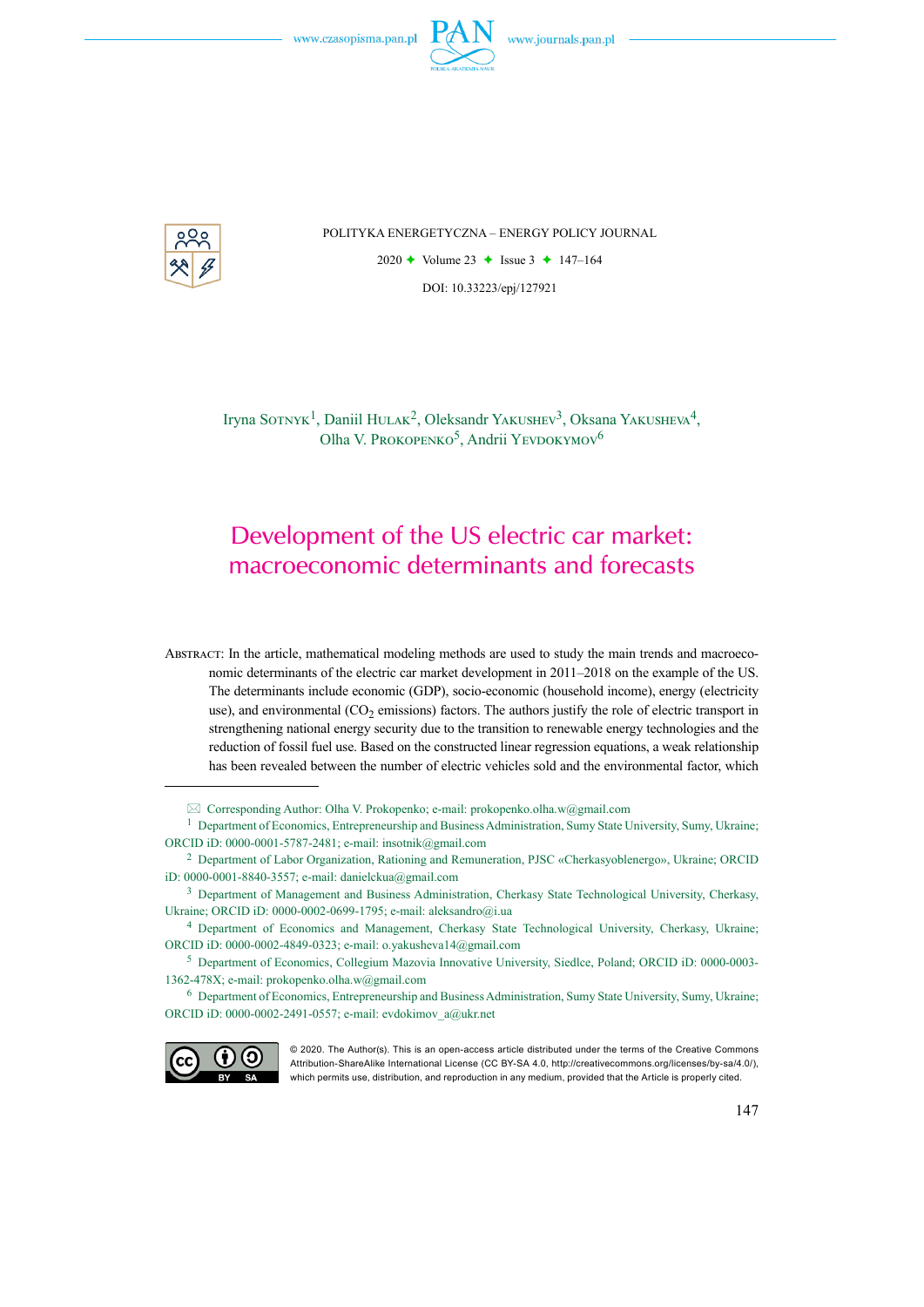

can be explained by the small share of electric cars in the US market. The formed multifactor linear model showed a positive impact of both the country's GDP growth and electricity consumption increase on the number of electric vehicles sold. However, the rise in household incomes negatively influences market development due to insufficient consumer awareness of the electric transport operation benefits, an underdeveloped network of electric vehicle charging stations, etc. Based on the obtained multifactor model, the authors have built optimistic, optimal and pessimistic scenarios for the US electric vehicle market deployment for the next five years. In order to implement the most favorable scenarios, recommendations for market development factors' management have been made. The results of the study can be used to improve public policy in the US transport and energy sectors, as well as in other countries to optimize the fuel and energy balance, strengthen the energy independence of states by developing clean transport and adapting the model to national specifics.

Keywords: development policy, electromobility, transport sector modeling, forecast, market

## Introduction

In recent years, the gradual transition to electric transport use with the involvement of renewable energy sources (RES) has become a noticeable trend in the developing of the world's leading countries' economies. Many experts argue that the role of this type of transport in human activities will only increase over time. The reasons for this are the depletion of fossil fuels used in traditional car models and harmful emissions that enter the atmosphere due to the operation of vehicles on internal combustion engines. Fossil fuels' depletion causes energy prices to rise and gradually increases the cost of using traditional cars. In addition, the high environmental requirements for  $CO_2$  and other greenhouse gas emissions, which are applied in many countries around the world, add to the cost of operating traditional vehicles.

Today, the introduction and development of environmentally friendly electric cars based on renewable energy technologies is an example of a tandem capable of solving environmental (Kościółek and Biały 2018), economic (Drożdż et al. 2020) and energy problems (Gorova and Sheverdina 2015) as well as promoting the ecological modernization of national economies (Shkarupa et al. 2017). The use of RES in transport and other industries allows for the following: the strengthening of national energy and economic security (Dzwigoł et al. 2019), avoiding energy resources depletion (Prokopenko et al. 2018), preserving strategic energy reserves of states (Sotnyk 2016), moving to a low-carbon economy (Melnyk et al. 2019), improving air quality and, consequently, public health (Kubatko and Kubatko 2017, 2019).

Despite the significant electric transport advantages, both nationally and locally, the global electric vehicle market is in its infancy and is slowly expanding. Among the main obstacles to the more dynamic development of the sector, high prices for such vehicles due to the lack of their mass production, insufficient battery capacity, large amount of electricity consumed per km, as well as underdeveloped energy infrastructure for charging electric cars, which significantly limits the demand for these models, are present (Abhay Singh 2020).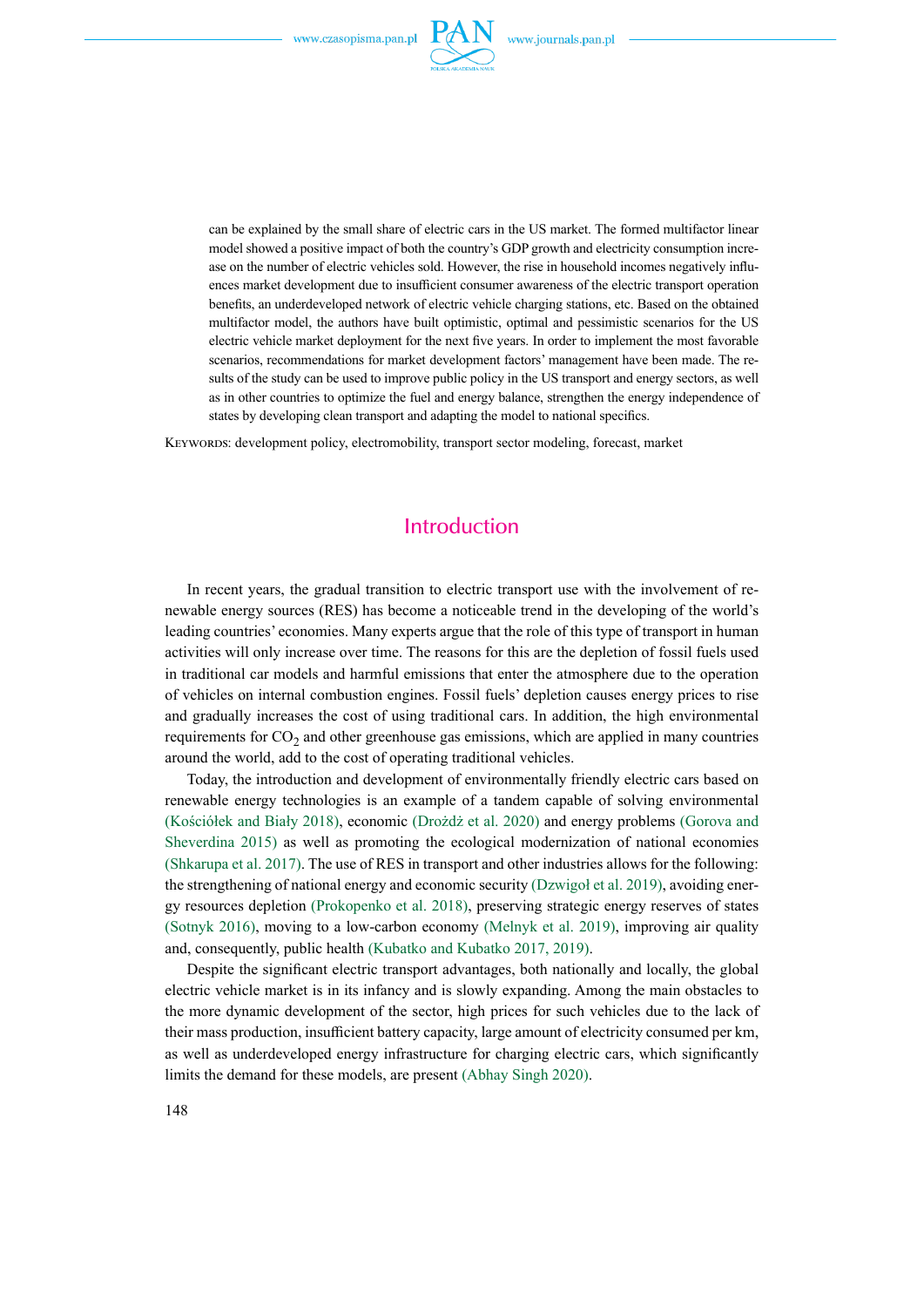

Essential savings on operating costs, ease and convenience of driving, environmental friendliness of electric vehicles attract many consumers and encourage them to give preference to electric models. The electric vehicles' sales are growing faster in developed countries with high incomes per capita, including the US, Germany, China, France, where households and businesses can afford such a "luxury" (Abhay Singh 2020). However, developing countries also need the deployment of environmentally friendly and energy efficient electric transport. Therefore, a detailed study of the determinants influencing the development of the transport sector can contribute to managing this process.

The purpose of the article is (1) to determine drivers for the deployment of the electric transport market on the example of the US using a multifactor linear regression model, and (2) to develop market forecasts considering identified factors as well as policy recommendations in the economic and energy security context.

## 1. Literature Review

The array of recent scientific publications on the electric vehicles' topic is quite large. It covers not only the economic and management aspects of electric car production and operation but also technical, environmental issues, etc. Today, electric transport includes passenger cars, city and intercity buses, trucks. However, the development of large vehicles is currently not as dynamic as personal car deployment since this sector requires considerable R&D before broader market adoption can be achieved (ORNL and NREL 2019). Along with the technical aspects of electric vehicle production, chemical, physical, and other scientific research aimed at studying and creating efficient fuel cells – batteries are also present. One more issue to solve is management problems connected to the electricity market development since electricity serves as a fuel for electric motors. Given the diversity of research in the electric vehicle sector, the Scopus Analyze Tool was used to identify an array of scientific publications on the keywords "electric" and "vehicle" from 2000–2019. The results of the analysis are presented in Figure 1.

The figure shows that the vast majority of publications are devoted to the technical aspects of the electric vehicle sector, and only 2% are connected to economic issues. This is understandable since the development of the electric car market using economic mechanisms is impossible without the prior creation of a robust technical and production base. However, this ratio confirms the need to expand economic research in this field.

Over the past twenty years, there has been an increase in the number of articles related to electric transport from 728 in 2000 to 10,927 in 2019 (Fig. 2). The annual growth in the publications' volume was 16% on average (except for 2013 and 2015, when there was a slight decline in their number). This tendency indicates a high relevance of the electric vehicles' topic for the world scientific community.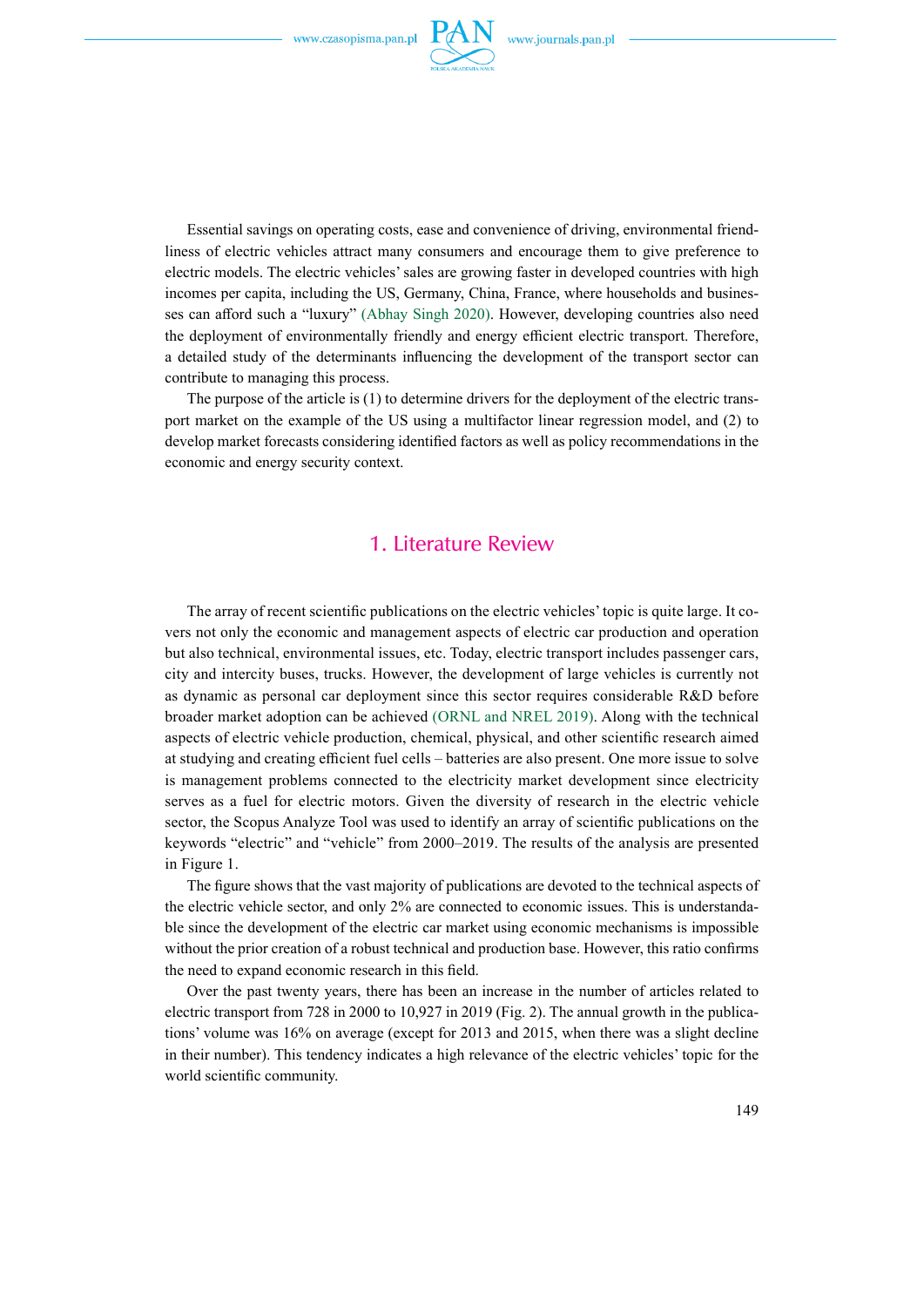



Fig. 1. Distribution of scientific research in the electric transport's field for 2000–2019 (according to the Scopus database) Source: developed by the authors using the Scopus Analyze Tool

Rys. 1. Rozkład badań naukowych w dziedzinie transportu elektrycznego w latach 2000–2019



2000 2001 2002 2003 2004 2005 2006 2007 2008 2009 2010 2011 2012 2013 2014 2015 2016 2017 2018 2019

Fig. 2. Publications on electric transport issues in 2000–2019 (according to the Scopus database) Source: developed by the authors using the Scopus Analyze Tool



150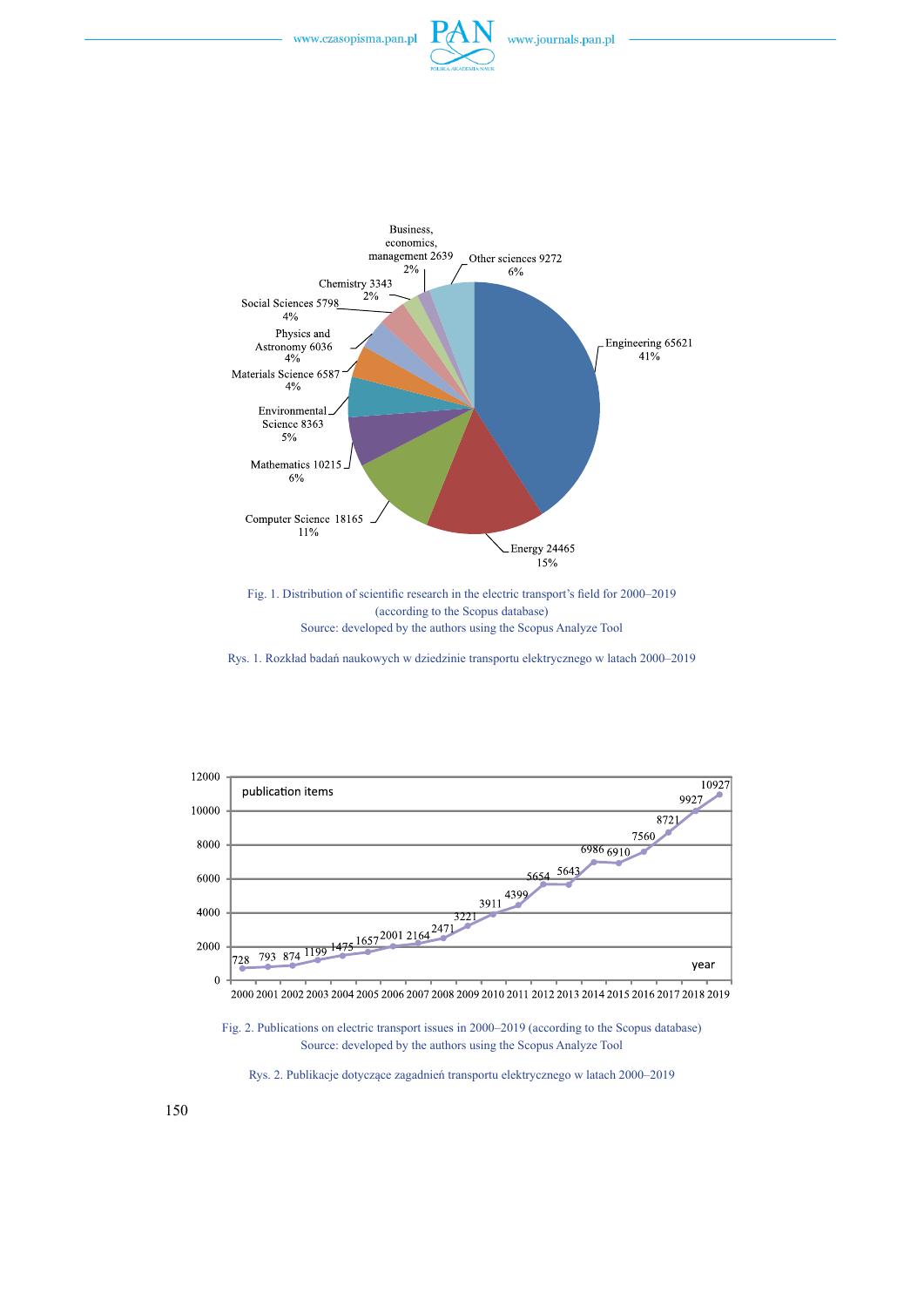

In terms of the number of articles on electric transport and its practical use, the leading countries are China, the US and Germany. The total amount of publications by authors from these three countries was 44,473 items in 2000–2019.

The researchers who deal with organizational, economic and management problems of the electric car market development are Kim J.D. (Kim 2019), Liu A., Zhao Y., Meng X., Zhang, Y. (Liu et al. 2020), Sang Y.-N., Bekhet H.A. (Sang and Bekhet 2015), Pandey A., Manocha S., Saini P. (Pandey et al. 2020), Rezvani Z., Jansson J., Bodin, J. (Rezvani et al. 2015), Tromaras A., Aggelakakis, A., Margaritis D. (Tromaras et al. 2017), Cahill E., Davies-Shawhyde J., Turrentine S.T. (Cahill et al. 2014), Girin V., Girin I. (Girin and Girin 2017), Gorova K., Sheverdina A. (Gorova and Sheverdina 2015), Gnann T., Plötz P., Kühn A., Wietschel M. (Gnann et al. 2015), Soltani-Sobh A., Heaslip K., Stevanovic A., Bosworth R., Radivojevic D. (Soltani-Sobh et al. 2017), Gnann T., Stephens T.S., Lin Z., Plötza P., Liu C., Brokate J. (Gnann et al. 2018) and others.

For example, based on data from the California Public Utilities Commission and San Diego Gas & Electric (SDGE), Kim J.D. (Kim 2019) analyzes changes in consumption patterns caused by the proliferation of plug-in electric vehicles in households of the San Diego region in the US. The author concludes that there is a "twin demand peak" for electricity in the California residential area. The first one is due to the electric vehicles being charged by their owners in the evening and another one at midnight. Based on the identified trends, Kim J.D. proposes to balance power capacities regarding the future growth of the electric vehicles' share and to adjust the pricing policy of electric companies to the simultaneous development of power grids capable of withstanding additional loads.

Using a multi-criteria decision-making technique, Liu A., Zhao Y., Meng X. and Zhang Y. (Liu et al. 2020) determine the optimal location of charging stations for electric cars, which is an important prerequisite for the electric transport deployment. Their research is based on the method of Delphi's expert assessments and modern mathematical methods of decision-making modeling.

Sang Y.-N. and Bekhet H.A. (Sang and Bekhet 2015) study factors that influence the electric vehicle market development in Malaysia based on correlation analysis. The identified drivers are the level of consumers' environmental concern, their knowledge of the electric vehicles' advantages, psychological benefits, and demographic characteristics of the population. Based on the obtained results, the authors formed marketing strategies for players in the electric car market in Malaysia.

Pandey A., Manocha S. and Saini P. (Pandey et al. 2020) explore the possibilities of developing the electric vehicle market in India, considering the barriers and benefits that will accompany the full transition to electric transport use. The authors studied both the technical aspects of this process (charging methods, charging stations and their network, electric car models, etc.) and management ones (governmental policy for market development, environmental and economic effects of the deployment of the electric vehicles, etc.).

Rezvani Z., Jansson J. and Bodin J. (Rezvani et al. 2015) analyze comprehensive drivers for and barriers against the consumer adoption of plug-in electric vehicles. It helps to better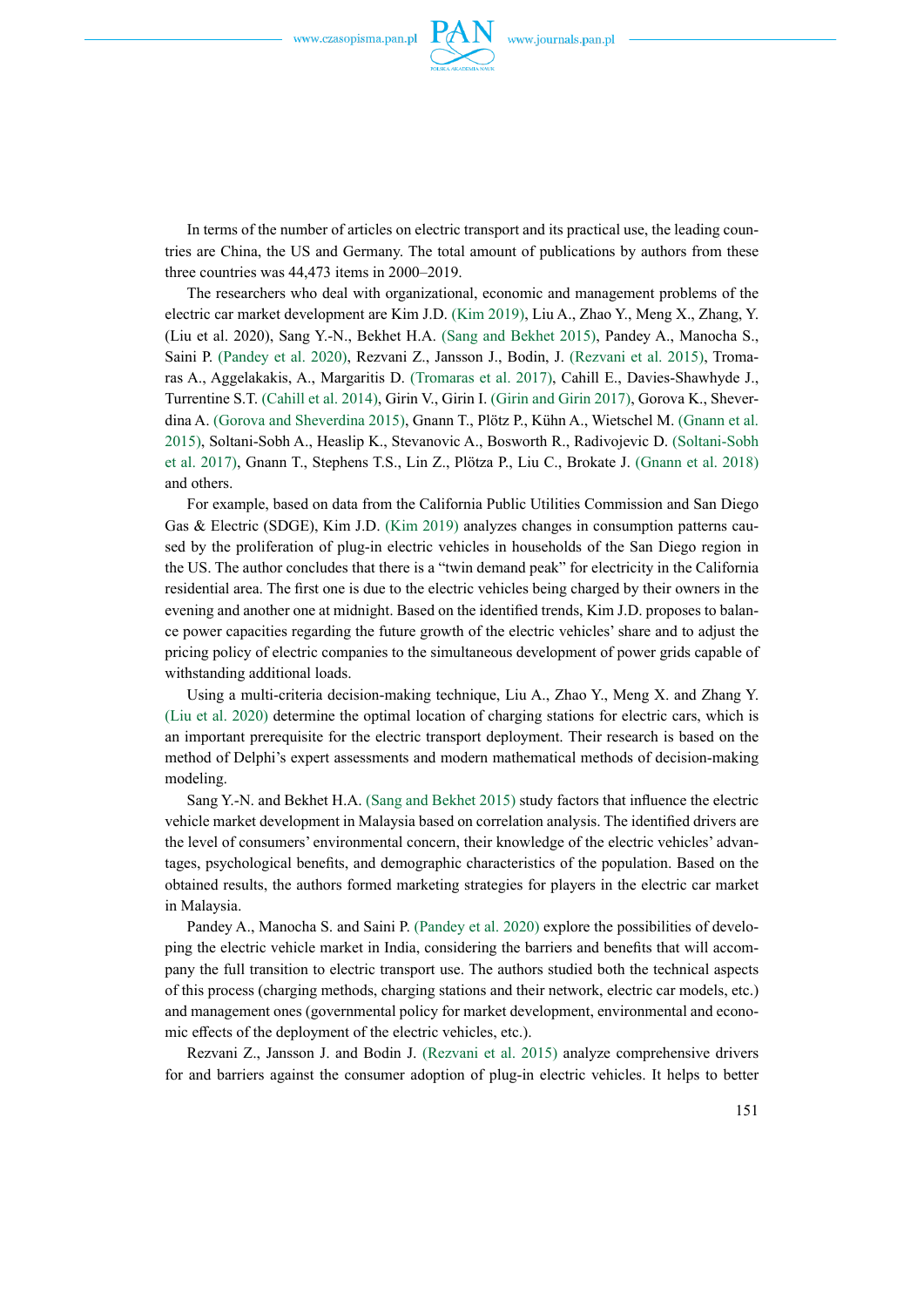

understand consumer intentions and develop effective economic policies to expand the electric car market. The authors conclude that the high electric vehicles' cost is a major barrier to their purchase and use. Instead, the expected moral satisfaction and environmental awareness of consumers positively affect decisions about the purchase and use of electric transport.

Tromaras A., Aggelakakis A. and Margaritis D. (Tromaras et al. 2017) explore the contribution of car dealers in the electric vehicle market up-take on the example of Greece. Based on surveys of two Greek electric car distributors, the authors point to the critical influence of vehicle sellers on their customers' decisions while informing customers about the benefits and disadvantages of electric models. General recommendations for increasing electric car sales in the country are state assistance to improve the training of sellers, dissemination of information to the public about the gains of using electric vehicles, building an extended network of charging stations, etc.

Cahill E., Davies-Shawhyde J. and Turrentine S.T. (Cahill et al. 2014) assess the car dealers' impact on electric vehicle sales in California in the US. They conclude that lower profits from electric car sales often lead sellers to persuade customers to buy traditional models. Therefore, the strengthening of environmental requirements for vehicles, preferential tax policy for electric transport manufacturers, and introduction of state programs for partial compensation of the electric car cost for buyers along with establishing the terms of vehicle's mandatory use will contribute to the environmentally friendly transport segment development.

Girin V. and Girin I. (Girin and Girin 2017) study the Ukrainian electric car market and identify problems of its deployment to form a concept for their solution. They note that the market is growing, but significant barriers to its expansion are the limited ability to charge an electric vehicle at home and the underdeveloped national network of charging stations. In addition, Gorova K. and Sheverdina A. (Gorova and Sheverdina 2015) point to the high cost of purchasing an electric car, the lack of a charging stations' network and an insufficient number of specialists in electric transport maintenance in Ukraine. The authors identify the advantages of electric vehicles for owners as the opportunity to save on fuel and for the state as a decline in environmental pollution, thereby justifying the need for further government incentives for market development.

Gnann T., Plötz P., Kühn A. and Wietschel M. (Gnann et al. 2015) study the evolution of the electric vehicle market in Germany until 2020, pointing to essential growth rates of the sector. They testify that crucial factors influencing the deployment of the German market are energy prices, state compensation for the electric car prices, and flexible credit policy. At the same time, the authors emphasize the high uncertainty of market evolution and conclude that state policy in this area must be dynamically adapted to respond to the changing market conditions.

Due to the analysis of publications, the main determinants influencing the world's electric car market deployment are technical, economic (cost of vehicles, availability of charging stations, savings on operating costs) and environmental (consumers' environmental awareness, opportunities to reduce pollution, etc.). Many scientific papers study micro-level factors, while the researchers often miss macroeconomic drivers. However, the electric transport potential is quite strong to provide the economic and energy security of national economies. Therefore, it is expedient to do research that allows to identify macro-level factors affecting the development of the electric car market and contribute to the growth of national security.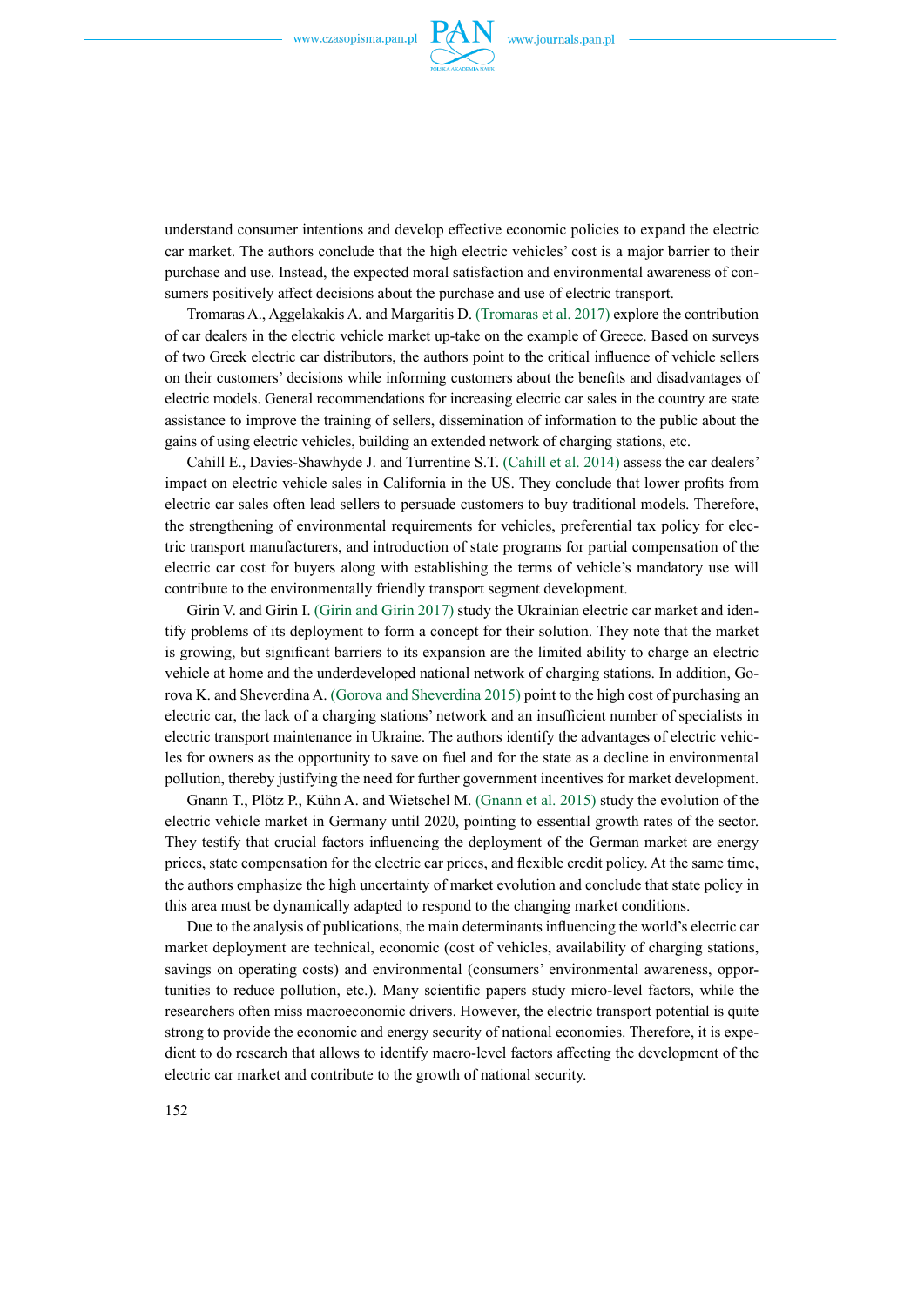

## 2. Methods and Methodology

Given the importance of the electric transport sector expansion for environmental, economic and energy security of countries and the high relevance of this research area, a methodology has been developed for studying the electric car market on the example of the US. It is based on the construction of a multifactor model, which reflects the market size dependence on a number of macroeconomic drivers and provides the forecasts of the market deployment. The research was carried out by performing several stages according to the algorithm shown in Figure 3.



Fig. 3. The research algorithm of constructing the mathematical model and the forecast for the US electric car market Source: developed by the authors

Rys. 3. Algorytm badawczy budowy modelu matematycznego i prognozy dla rynku samochodów elektrycznych w USA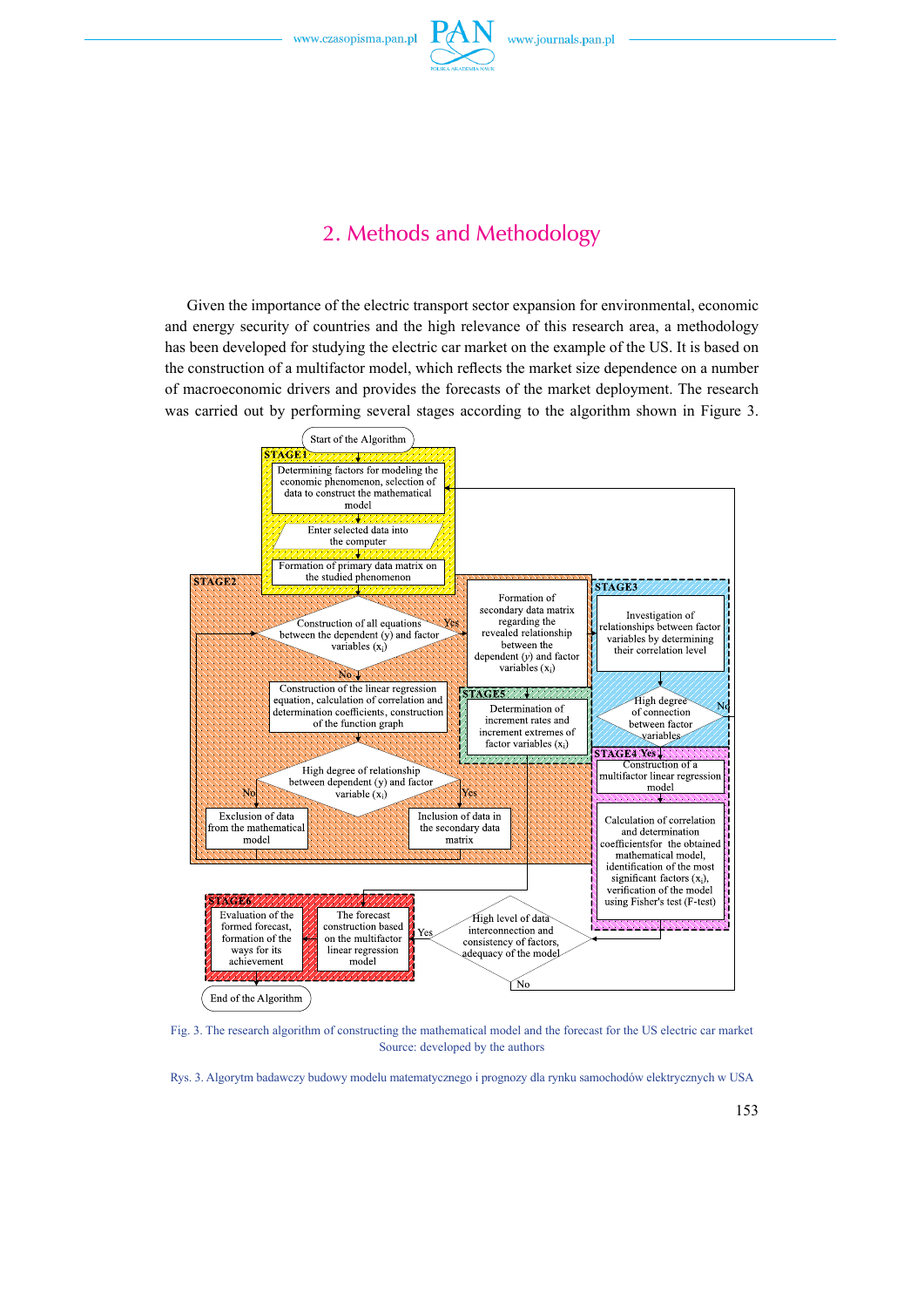

The constructed econometric models describe the relationship between the factor and dependent variables using the linear regression method (Kassambara 2018). The latter is widely used by scientists, including for the study of renewable energy (Yevdokimov et al. 2018) and green investment development (Lyeonov et al. 2019), energy security (Vasylyeva et al. 2014), energy assessment of building design (Hygh et al. 2012), prediction of residential energy consumption (Fumo and Rafe Biswas 2015), knowledge transfer on the energy market (Miśkiewicz 2018), market (Dumirescu et al. 2012) and socio-economic processes (Bilan et al. 2019) etc.

Firstly, a correlation-regression analysis was performed to identify the degree of factors' influence on the dependent indicator. It allowed determining the primary and secondary factors of influence to be determined. At stage 2, it was investigated the pairwise correlation between the dependent variable *y* and each of the factors  $x_1$ ,  $x_2$ ,  $x_3$ ,  $x_4$  was investigated. Using the least squares method, there formed four simple linear regression equations, which estimated with the help of the correlation  $(r)$  and determination  $(R^2)$  coefficients (Kennedy 2008). Then graphs with trend lines were built and studied with the data connections. A correlation coefficient was also applied to determine the relationships between factor variables at stage 3. At stage 4, a multifactor model of linear regression was built and verified by using a multiple correlation coefficient (Kennedy 2008). The "Data Analysis" functionality of Microsoft Excel was applied to models' development and their graphical interpretation, definition and analysis of correlation and determination coefficients as well as verification of the constructed models. At stage 5, the method of averages and determination of the extremes of interannual deviations of the indicators' values was used to forecast the electric car market size (Kennedy 2008).

### 3. Results and Discussion

Due to performing the research algorithm, the findings are as follows:

**Stage 1.** Calculations at this stage were performed on the example of the US data. The main reason for choosing this country for research is that the US is one of the innovative leaders in the manufacture and use of electric vehicles. In addition, it leads the way in the number of scientific studies in the field. Its national economy is characterized by stable development, which is important for obtaining adequate econometric models. Moreover, the robust statistical data is available for this country. The obtained simulation results can be adapted for use in other national economies regarding their specifics, e.g., stage of economic development, population, current size of the electric car market, energy infrastructure and use etc.

While modeling the electric car market size in the US, there were chosen four hypothetically interdependent factors, namely:

- 1) economic  $(x_1)$ , which is presented by the gross domestic product (GDP) indicator;
- 2) energy  $(x_2)$ , which is represented by the level of electricity use in the country;
- 3) socio-economic  $(x_3)$ , which is expressed in the level of a household income in the country;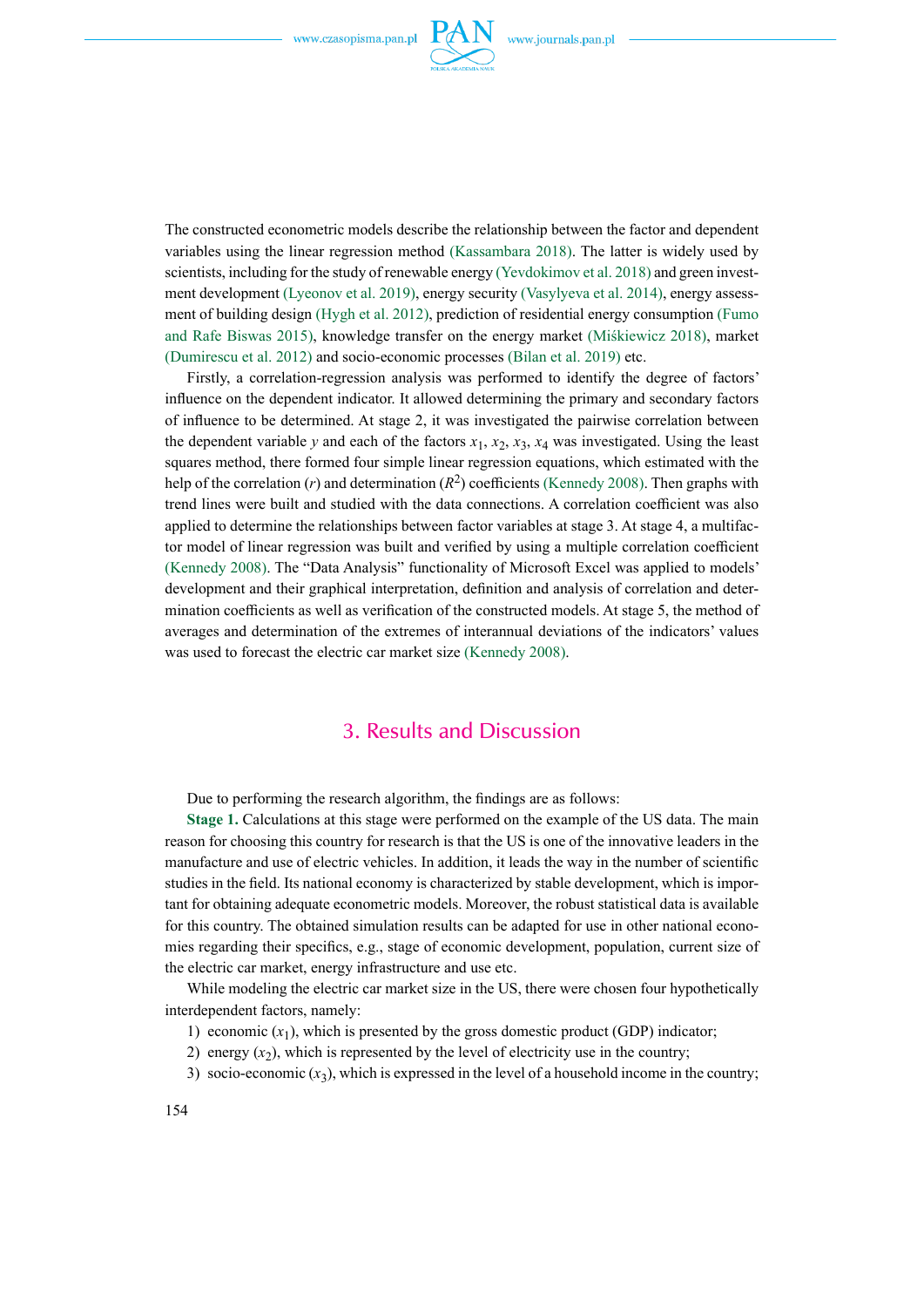

4) environmental  $(x_4)$ , which is estimated through the level of  $CO<sub>2</sub>$  emissions into the atmosphere.

These determinants were chosen given their anticipating impact on the electric vehicle market deployment and the relationship with energy security, namely:

- $\triangle$  economic and socio-economic factors are indicators of wealth, economic maturity and purchasing power of the US population. They may significantly affect the consumer's personal choice of a car model;
- $\triangle$  an energy driver reflects the influence of the fuel component used to move electric vehicles;
- $\triangleq$  an environmental factor determines changes in the harmful emissions' level into the atmosphere due to introducing environmentally friendly electric cars. This may influence the transport market development and state policy in the sector. For example, in the UK in 2019, the lifetime emissions per kilometer of driving a Nissan Leaf electric vehicle were about three times lower than for the average conventional car (Hausfather 2019). Wietschel M., Kühnbach M. and Rüdiger D. (Wietschel et al. 2019) found that emissions from electric cars were up to 43% lower than from diesel vehicles.

For calculations and the construction of econometric models, the relevant US statistics from the open databases of the World Bank, the US Bureau of Transportation Statistics, the US Energy Information Administration and the US Census Bureau were used. The period of the study was chosen from 2011–2018 since these years demonstrate the highest pace of the electric car market development in the country. Y2019 was not included in the calculations due to the lack of complete statistical data. The primary data matrix used to construct the regression models is given in Table 1.

# Table 1. Primary data matrix for constructing linear regression models

| Year | Number of electric<br>vehicles sold $(y)$ , units | GDP $(x_1)$ ,<br>bln USD | Electricity use $(x_2)$ ,<br>bln kWh | Income per<br>household $(x_3)$ , USD | $CO2$ emissions $(x_4)$ ,<br>mln metric tons |
|------|---------------------------------------------------|--------------------------|--------------------------------------|---------------------------------------|----------------------------------------------|
| 2011 | 10,100                                            | 15,543                   | 3,883                                | 56,006                                | 5,446                                        |
| 2012 | 14,600                                            | 16,197                   | 3,832                                | 55,900                                | 5,229                                        |
| 2013 | 48,100                                            | 16,785                   | 3,868                                | 57,856                                | 5,356                                        |
| 2014 | 63,500                                            | 17,522                   | 3,903                                | 56,969                                | 5,413                                        |
| 2015 | 71,100                                            | 18,219                   | 3.900                                | 59,901                                | 5,263                                        |
| 2016 | 86,700                                            | 18,707                   | 3.902                                | 61,779                                | 5,170                                        |
| 2017 | 104,400                                           | 19,485                   | 3,864                                | 62,626                                | 5,131                                        |
| 2018 | 238,800                                           | 20,544                   | 4,003                                | 63,179                                | 5,281                                        |
|      | Secondary data matrix                             |                          |                                      |                                       |                                              |

TABELA 1. Podstawowa macierz danych do budowy modeli regresji liniowej

Source: developed by the authors based on data (Bureau 2020; Census 2020; U.S. Energy 2020; World Bank 2020).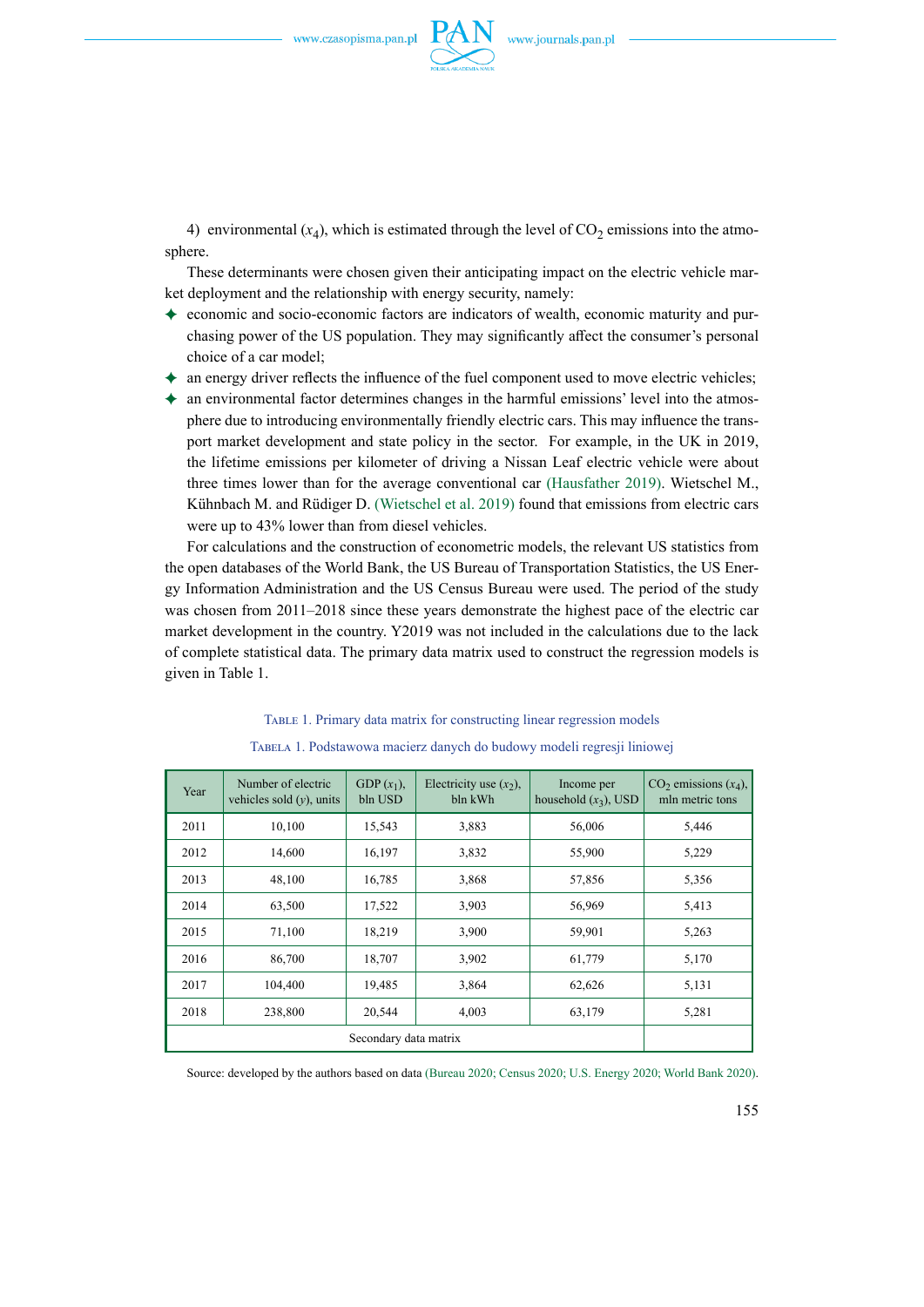

**Stage 2.** At this stage, four paired linear regression equations have been constructed, which reflect the correlation between dependent and factor variables. The calculation results are given in Table 2.

A graphical illustration of the revealed dependencies is given in Figure 4.

Table 2. The results of the linear regression equations construction

| Dependence | Linear regression<br>equation | Correlation coefficient<br>(r) | Determination coefficient<br>$(R^2)$ |
|------------|-------------------------------|--------------------------------|--------------------------------------|
| $y(x_1)$   | $y = -613342 + 38.8x_1$       | 0.91                           | 0.83                                 |
| $y(x_2)$   | $y = -4806154 + 1254.68x_2$   | 0.87                           | 0.76                                 |
| $y(x_3)$   | $y = -1$ 100 820 + 19.9 $x_3$ | 0.83                           | 0.68                                 |
| $y(x_4)$   | $y = 1097821 - 192.6x_4$      | 0.29                           | 0.09                                 |

| TABELA 2. Wyniki równań regresji liniowej |  |  |  |  |  |
|-------------------------------------------|--|--|--|--|--|
|-------------------------------------------|--|--|--|--|--|

Source: developed by the authors using the "Data Analysis" functionality of Microsoft Excel.



Fig. 4. Graphical interpretation of the relationship between the dependent variable *y* and the factors  $x_1$ ,  $x_2$ ,  $x_3$ ,  $x_4$ Source: developed by the authors using Microsoft Excel

Rys. 4. Graficzna interpretacja zależności między zmienną zależną *y* a czynnikami *x*1*, x*2*, x*3*, x*<sup>4</sup>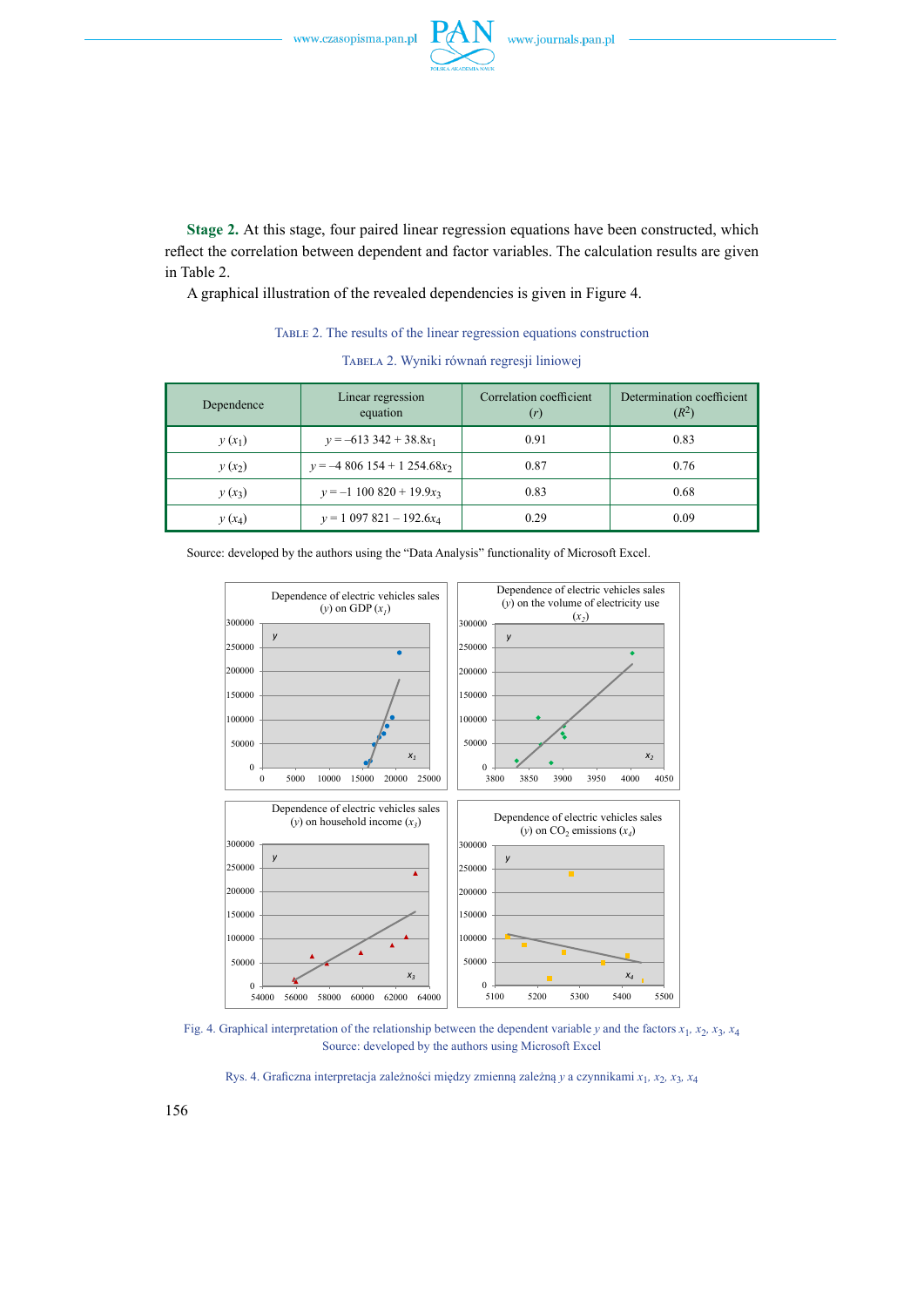

Analysis of the results shows the following:

1. We found and verified statistically significant relationships between the factors  $x_1, x_2, x_3$ and the dependent variable *y*.

2. For the factor  $x_4$ , the relationship between the environmental driver and *y* is weak, making it impossible to use this factor to build an adequate multifactor linear regression model. In general, increasing number of electric cars may lead to  $CO<sub>2</sub>$  emission reduction except for the rebound effect. However, the small share of electric vehicles compared to the traditional ones, which are the main carbon dioxide generators, can explain the statistical insignificance of  $y(x_4)$ for the US market. Given the information above, for further research a secondary data matrix was formed by excluding the environmental factor  $(x_4)$  from consideration, which was taken into account in the primary data matrix (see Table 1).

**Stage 3.** The factors selected at the previous stage are directly and closely related to the dependent variable. Therefore, they can be used to construct a multifactor model. Based on the obtained results, the correlations between these drivers have been studied. The correlation matrix is given in Table 3.

#### TABLE 3. Correlation matrix of relationships between *y* and  $x_1$ ,  $x_2$ ,  $x_3$ ,  $x_4$

| Indicator                              | Number of electric<br>vehicles sold $(v)$ | GDP $(x_1)$ | Electricity<br>use $(x_2)$ | Income per<br>household $(x_3)$ |
|----------------------------------------|-------------------------------------------|-------------|----------------------------|---------------------------------|
| Number of electric vehicles sold $(y)$ | 1.00                                      |             |                            |                                 |
| GDP $(x_1)$                            | 0.91                                      | 1.00        |                            | $\overline{\phantom{a}}$        |
| Electricity use $(x_2)$                | 0.87                                      | 0.68        | 1.00                       | $\overline{\phantom{a}}$        |
| Income per household $(x_3)$           | 0.83                                      | 0.95        | 0.58                       | 1.00                            |

#### Tabela 3. Macierz korelacji między *y* a *x*1*, x*2*, x*3*, x*<sup>4</sup>

Source: developed by the authors using the "Data Analysis" functionality of Microsoft Excel.

According to the Chaddock scale (Kennedy 2008), the data demonstrate high interconnectedness. The relationship between electricity use and household income is less close than other links, but it is sufficient to consider when constructing a multifactor linear regression model.

**Stage 4.** Based on the secondary data matrix (see Table 1), a multifactor linear regression model that reflects the dependence of *y* on  $x_1$ ,  $x_2$ , and  $x_3$  have been constructed:

$$
y = -2840344 + 30.22x_1 + 653.30x_2 - 2.77x_3
$$

The calculations show that the multiple correlation coefficient is equal to 0.97, while the coefficient of determination is 0.94. They indicate a high level of data interconnection and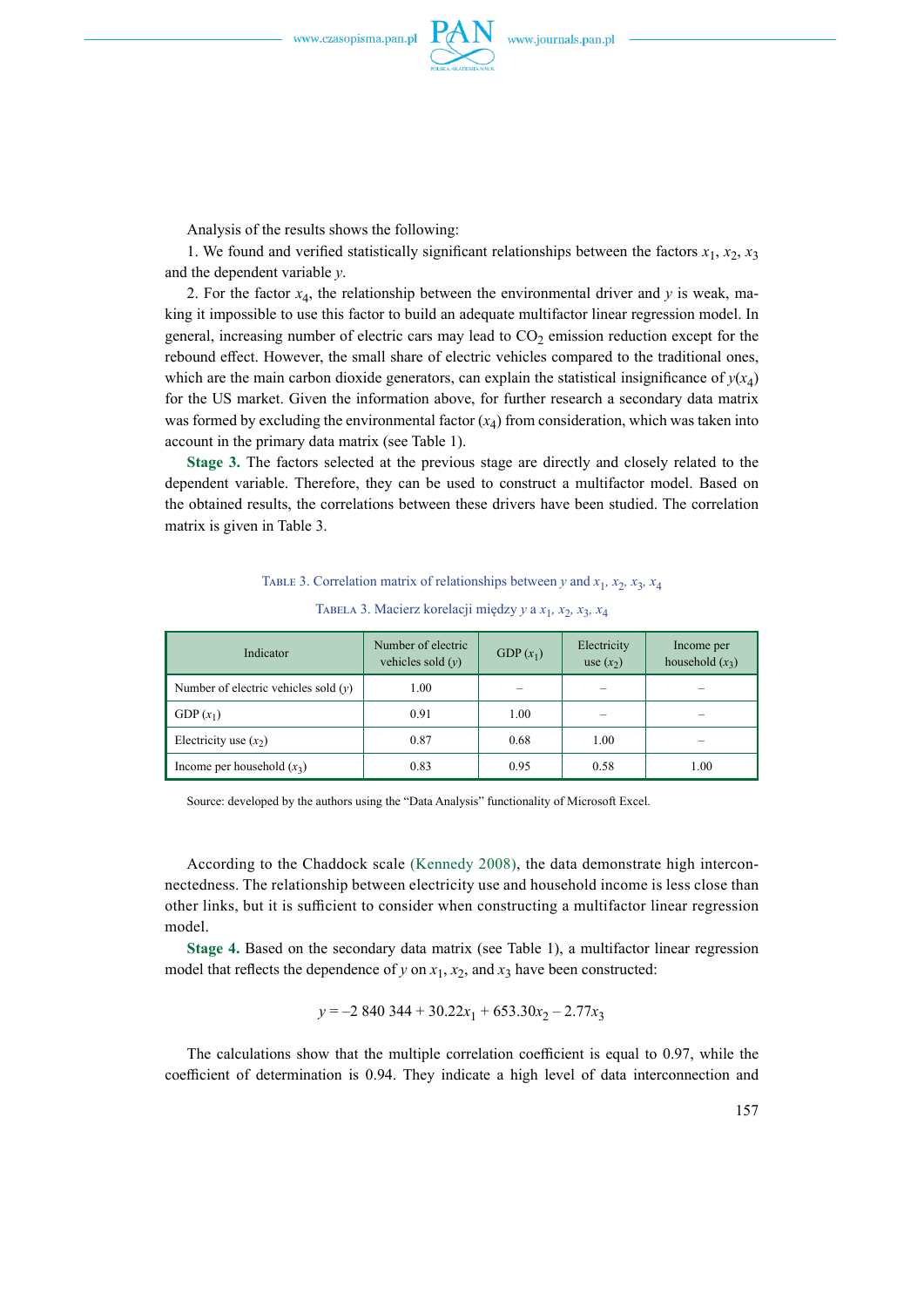

consistency of factors in the model. The adequacy of the obtained model was checked by using F-Test (*F*). While doing this, the calculation criterion *F* was compared with its critical value:  $F_{cal} = 0.04$ ,  $F_{critical} = 6.59$ , herewith  $F_{critical}$  was taken for  $f_1 = 3$  and  $f_2 = 4$  (Kennedy 2008).

Since  $F_{cal} < F_{critical}$ , the constructed regression model is adequate. Among other factors, the driver  $x<sub>2</sub>$  (electricity use) demonstrates the most considerable positive influence on the change in the number of electric cars sold. This can be explained by the impact of the country's energy system development on progress in the transport sector, as electricity is the fuel for electric vehicles. In addition, the electricity demand increase may lead to the growth of energy capacities. Since electric cars can charge in the evening and midnight hours, it can contribute to balancing electricity capacities without involving the construction of the new ones (Todd and Thorstensen 2013). Therefore, rising electricity demand may encourage increasing the number of sold electric cars. Also, GDP growth positively affects the electric car market size, since GDP is an indicator of the population purchasing power, and, to some extent, people's consumer and technological knowledge and awareness. Surprisingly, the level of household income has a negative impact on the electric vehicle market. This means that without providing additional information by car dealers, the population with higher incomes will be more likely to buy traditional car models than electric ones, whose operation is unfamiliar to ordinary consumers.

The factors' elasticities are 6.78, 31.93, and –2.06 respectively. Therefore, if one of the drivers changes by 1%, other things being equal, the dependent variable *y* will increase or decrease on average by a corresponding percentage.

**Stage 5.** The results of multifactor modeling have been used to develop a forecast for electric vehicle sales in the US in the coming years. The increment extremes and the average values of increments for  $x_1, x_2, x_3$  calculated based on Table 1 are presented in Table 4.

Table 4. Maximum, minimum, and average growth deviations of factor variables  $x_1$ ,  $x_2$ ,  $x_3$  for developing the electric car market forecast

| Indicator                 | GDP $(x_1)$ [%] | Electricity use $(x_2)$ [%] | Income per household $(x_3)$ [%] |  |
|---------------------------|-----------------|-----------------------------|----------------------------------|--|
| Maximum increase/decrease | 5.4             | 3.6                         |                                  |  |
| Average increase/decrease | 4.0             | 0.4                         | l.8                              |  |
| Minimum increase/decrease |                 | $-1.3$                      | $-1.5$                           |  |

Tabela 4. Maksymalne, minimalne i średnie odchylenia wzrostu zmiennych *x*1*, x*2*, x*3 dla opracowania prognozy rynku samochodów elektrycznych

Source: calculated by the authors based on the data (Bureau 2020; Census 2020; U.S. Energy 2020; World Bank 2020).

**Stage 6.** Applying the data from Table 4 and the mathematical model obtained at stage 4, three scenarios (optimistic, optimal and pessimistic) of the US electric car market deployment in 2019–2023 have been developed. The data for each scenario was calculated, considering the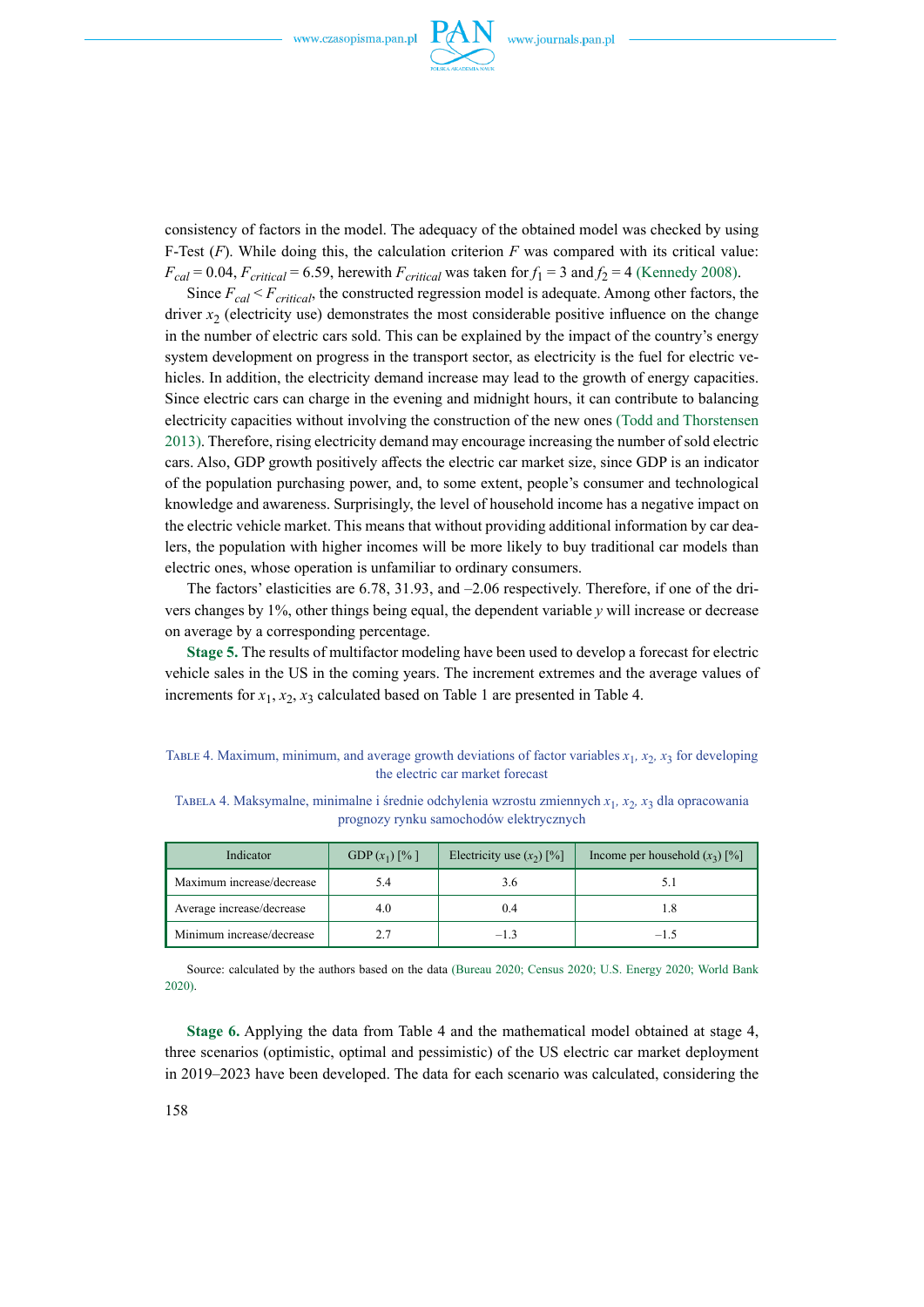

static set of indicators from the secondary data matrix of Table 1. The values for each subsequent year were obtained regarding the previous period. The forecast results are shown in Figure 5.

According to the optimal scenario, which assumes the average growth rate of factor indicators  $x_1, x_2, x_3$  during 2019–2023, the number of electric cars sold will increase by 64% (from the level of 2018) in five years, which will help reduce  $CO<sub>2</sub>$  emissions and strengthen the US energy security. The optimistic scenario is ambiguous and questionable, as it assumes extreme growth rates for all three factor indicators over five years. However, in the case of such a scenario, the US electric car market will increase by 3.6 times compared to its actual size in 2018 (238,800 items). In the five-year perspective, a pessimistic scenario with an increase in  $x_1$  and a decline in  $x_2$  and  $x_3$  will lead to market stagnation and a reduction in its size by 82,215 cars in 2023 or 34.4% of the 2018 level. The stagnation consequences may be an increase in fossil fuels used by traditional vehicles, and, therefore, changes in the structure of the country's fuel and energy balance towards the consumption of oil cracked products, increasing  $CO<sub>2</sub>$  emissions, which will negatively affect energy security and environmental quality.

Overall, to strengthen national energy security by developing the electric car market in the US as well as to implement at least the optimal scenario, ensuring GDP growth. Besides, it is essential to create conditions for rising electricity use and household incomes while convincing people to get the advantage of an electric car when deciding to buy a new vehicle are necessary.



Rys. 5. Scenariusze prognostyczne rozwoju rynku samochodów elektrycznych w USA w latach 2019–2023, liczba pojazdów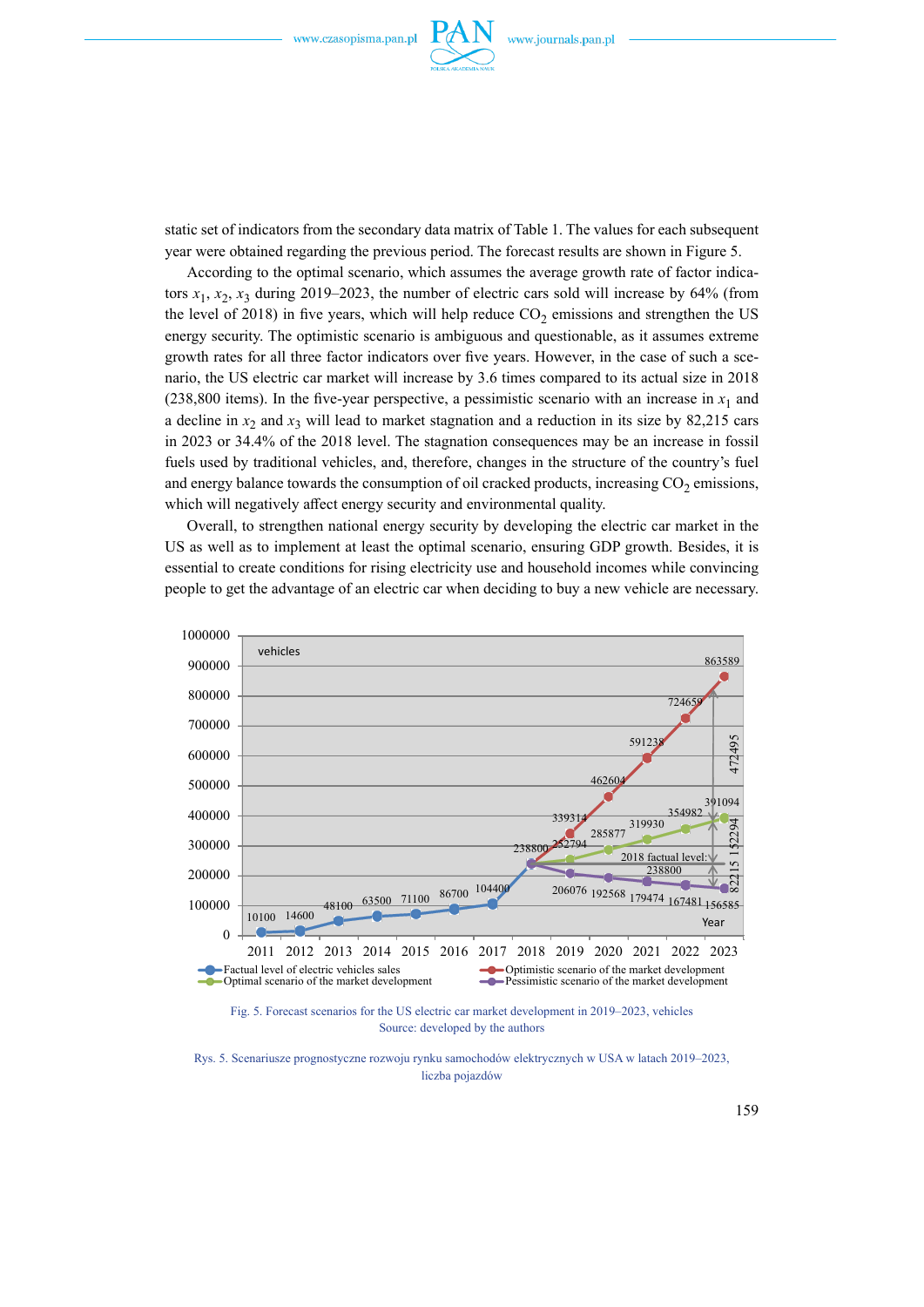

## **Conclusions**

The constructed multifactor regression model demonstrates the dependence of the US electric vehicle market size on economic (GDP), socio-economic (household income) and energy (electricity use) determinants. The latter has the most significant positive impact on market development as electricity is the fuel for electric transport. GDP growth got a second place among the market deployment drivers. Surprisingly, the increase in household income negatively affects electric car sales due to inertia and the lack of public awareness of the electric vehicle operating benefits. Having enough money to buy a new car, car dealers' clients are still choosing timetested traditional models with internal combustion engines, despite their higher operating costs compared to electric vehicles and the harmful environmental effects.

The implementation of the developed optimal and optimistic forecasts of the US electric transport market expansion requires ensuring the growth of economic and energy factors as well as the transformation of the socio-economic driver (household income) into a positive one. The electric car market deployment can significantly contribute to strengthening the country's energy security by attracting RES to electricity generation and increasing environmental quality by reducing  $CO<sub>2</sub>$  emissions. Therefore, the policy recommendations to improve macroeconomic factors' management in the transport sector are as follows:

- $\triangleq$  to ensure further stable growth of the country's GDP, taking the necessary measures to eliminate the negative impact of the COVID-19 pandemic on this indicator; to provide the state support for the development of mass production of environmentally friendly and energy efficient electric vehicles;
- $\triangleq$  to stimulate the transition of households and enterprises to the generation and use of electricity from RES; to motivate business agents at the state level to invest in the energy infrastructure development for recharging electric cars;
- $\triangleq$  to ensure further growth of household incomes while informing the public about the environmental, economic and technical benefits of electric transport, including conducting state information campaigns, supporting the training of car dealers' employees on the electric transport peculiarities, etc. It will convince more Americans to choose an electric car instead of buying a traditional model with a gasoline or diesel engine. Thus, household income will turn from a negative to a positive driver of market development. The alternative way is to introduce discounts and partial government compensation to the electric car prices, provide a tax credit to new owners of environmentally friendly vehicles, etc., thus reducing the actual consumer cost for purchasing electric cars;
- despite the weak link between the environmental factor  $(CO<sub>2</sub>$  emissions) and the electric transport market expansion due to the small share of the latter, the state should continue to strengthen ecological standards for car fuel and vehicles themselves, implementing a gradual transition to the use of electric cars only.

Overall, the introduction of the proposed recommendations in economic practice will allow combining electric transport technologies with renewable energy and achieve positive changes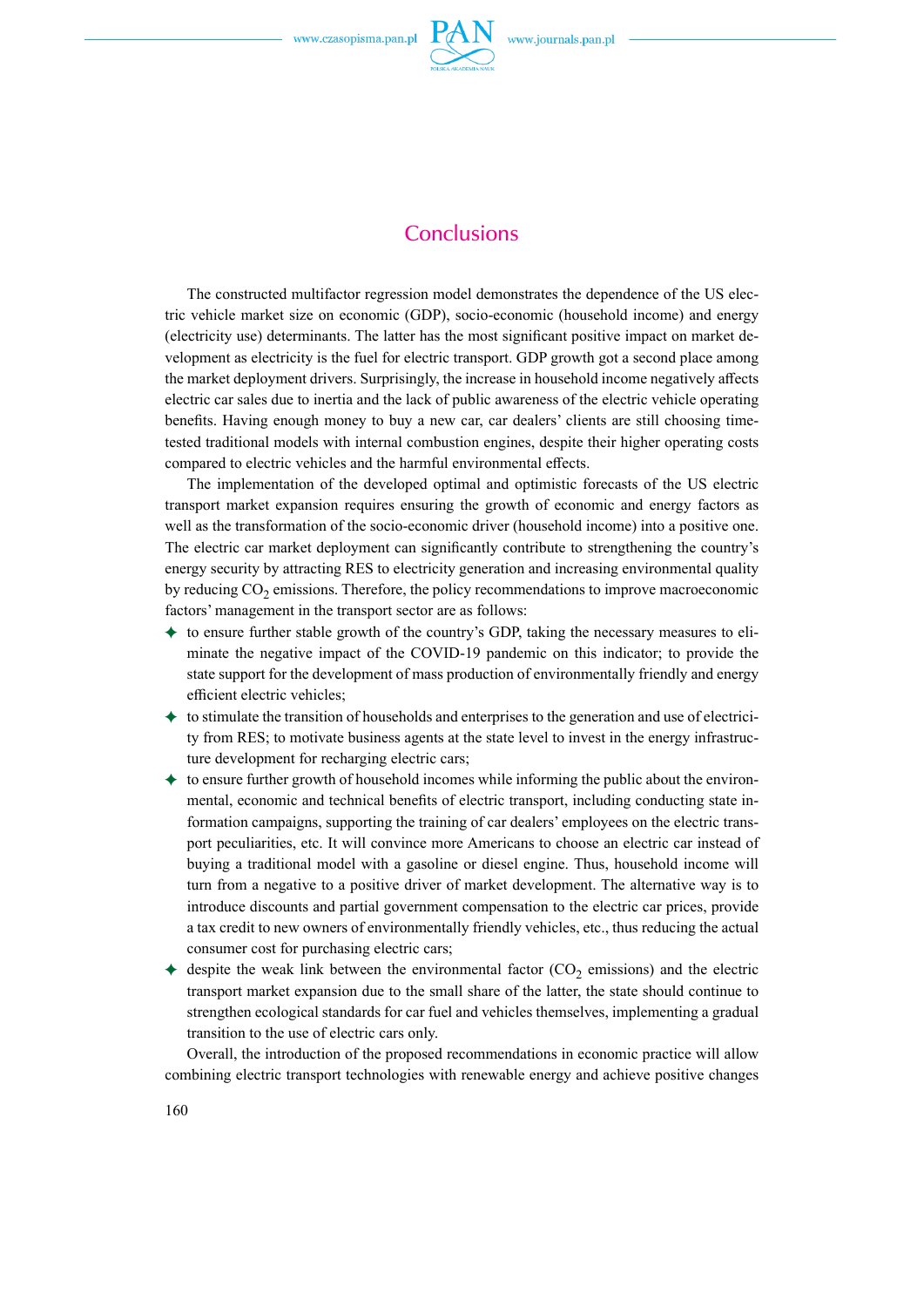

in the country's energy balance by reducing the share of fossil fuels, moving to a low-carbon economy without compromising economic development and welfare. The results of the study can be used to improve public policy in the US transport and energy sectors, as well as in other countries to strengthen the energy independence of states by developing clean transport and adapting the model to national specifics.

The paper has been supported by the Ministry of Education and Science of Ukraine under the research projects "Innovative management of energy-efficient and resource-saving technologies in Ukraine" (No. 0118U003571), "System model of efficiency management and forecasting of electricity use" (No. 0118U003583) and "Development of fundamental principles of reproduction mechanism of the social and economic development during the Third Industrial Revolution" (No. 0118U003578).

### **References**

- Abhay, Singh 2020. *Electric vehicle market*. [Online] [https://www.alliedmarketresearch.com/electric-ve](https://www.alliedmarketresearch.com/electric-vehicle-market)[hicle-market](https://www.alliedmarketresearch.com/electric-vehicle-market) [Accessed: 2020-09-4].
- BILAN et al. 2019 BILAN, Y., VASILYEVA, T., LYEONOV, S. and BAGMET, K. 2019. Institutional complementarity for social and economic development. *Business: Theory and Practice* 20, pp. 103–115, DOI: 10.3846/BTP.2019.10.
- Bureau of Transportation Statistics 2020. *[United States Department of Transportation](http://www.transportation.gov/)*. [Online] [https://](https://www.bts.gov/content/gasoline-hybrid-and-electric-vehicle-sales) [www.bts.gov/content/gasoline-hybrid-and-electric-vehicle-sales](https://www.bts.gov/content/gasoline-hybrid-and-electric-vehicle-sales) [Accessed: 2020-09-4].
- Cahill et al. 2014 Cahill, E., Davies-Shawhyde, J. and Turrentine, S.T. 2014. *New car dealers and retail innovation in California's plug-in electric vehicle market*. Institute of Transportation Studies, University of California, Davis, Working Paper UCD-ITS-WP-14-04.
- Census Bureau of USA 2020. [Online] [https://www.census.gov/data/tables/time-series/demo/income-po](https://www.census.gov/data/tables/time-series/demo/income-poverty/historical-income-households.html)[verty/historical-income-households.html](https://www.census.gov/data/tables/time-series/demo/income-poverty/historical-income-households.html) [Accessed: 2020-09-4].
- Drożdż et al. 2020 Drożdż, W., Szczerba, P. and Kruszyński, D. 2020. Issues related to the development of electromobility from the point of view of Polish utilities. *Polityka Energetyczna – Energy Policy Journal* 23(1), pp. 49–64; DOI: [10.33223/epj/119074.](https://doi.org/10.33223/epj/119074)
- Dumirescu et al. 2012 Dumirescu, L., Stanciu, O., Tichindelean, M. and Vinerean, S. 2012. [The](https://ideas.repec.org/a/blg/journl/v7y2012i2p94-109.html)  [use of regression analysis in marketing research.](https://ideas.repec.org/a/blg/journl/v7y2012i2p94-109.html) *[Studies in Business and Economics](https://ideas.repec.org/s/blg/journl.html)* 7(2), pp. 94–109.
- Dzwigoł et al. 2019 Dzwigoł, H., Dzwigoł-Barosz, M., Zhyvko, Z., Miskiewicz, R. and Pushak, H. 2019. Evaluation of the Energy Security as a Component of National Security of the Country. *Journal of Security and Sustainability* 8(3), pp. 307–317; DOI: [10.9770/jssi.2019.8.3\(2\)](http://doi.org/10.9770/jssi.2019.8.3(2)).
- Fumo, N. and Rafe Biswas, M. A. 2015. Regression analysis for prediction of residential energy consumption. *Renewable and Sustainable Energy Reviews 47, pp. 332-43; DOI: 10.1016/j.rser.2015.03.035.*
- Girin, V. and Girin, I. 2017. The current state of electric vehicles and its prospects in Ukraine. *Mining Bulletin* 102, pp. 21–25.
- Gnann et al. 2015 Gnann, T., Plötz, P., Kühn, A. and Wietschel, M. 2015. Modelling market diffusion of electric vehicles with real world driving data – German market and policy options. *Transportation Research Part A: Policy and Practice [77](https://www.sciencedirect.com/science/journal/09658564/77/supp/C), pp. 95-112; DOI: 10.1016/j.tra.2015.04.001.*
- Gnann et al. 2018 Gnann, T., Stephens, T.S., Lin, Z., Plötza, P., Liu, C. and Brokate, J. 2018. What drives the market for plug-in electric vehicles? – A review of international PEV market diffusion models. *Renewable and Sustainable Energy Reviews* [93,](https://www.sciencedirect.com/science/journal/13640321/93/supp/C) pp. 158–164; DOI: 10.1016/j.rser.2018.03.055.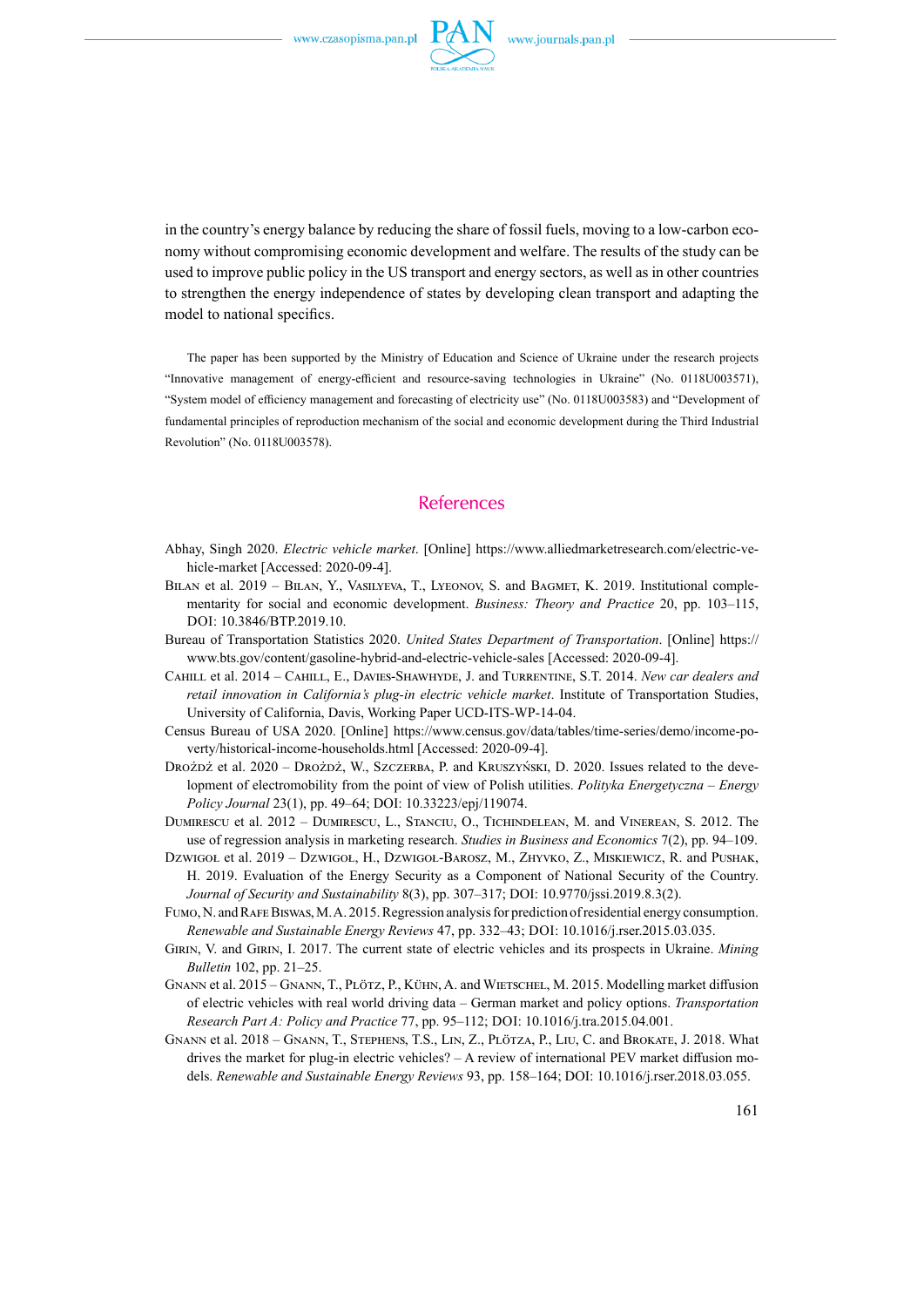

- GOROVA, K. and SHEVERDINA, A. 2015. The actuality of electric cars usage in Ukraine. *Problems and prospects of entrepreneurship development* 3(1), pp. 105–107.
- Hausfather, Z. 2019. *Factcheck: How electric vehicles help to tackle climate change*. [Online] [https://](https://www.carbonbrief.org/factcheck-how-electric-vehicles-help-to-tackle-climate-change) [www.carbonbrief.org/factcheck-how-electric-vehicles-help-to-tackle-climate-change](https://www.carbonbrief.org/factcheck-how-electric-vehicles-help-to-tackle-climate-change) [Accessed: 2020-09-24].
- HYGH et al. 2012 HYGH, J.S., DECAROLIS, J.F., HILL, D.B. and RANJI RANJITHAN, S. 2012. Multivariate regression as an energy assessment tool in early building design. *Building and Environment* 57, pp. 165–75; DOI: 10.1016/j.buildenv.2012.04.021.
- Kassambara, A. 2018. *Simple linear regression in R*. [Online] [http://www.sthda.com/english/articles/](http://www.sthda.com/english/articles/40-regression-analysis/167-simple-linear-regression-in-r/) [40-regression-analysis/167-simple-linear-regression-in-r/](http://www.sthda.com/english/articles/40-regression-analysis/167-simple-linear-regression-in-r/) [Accessed: 2020-09-4].
- Kennedy, [P. 2](https://www.wiley.com/en-us/search?pq=%7Crelevance%7Cauthor%3APeter+Kennedy)008. *A Guide to Econometrics*, 6th Edition. Wiley-Blackwell, Hoboken, N. Jersey.
- Kim, J.D. 2019. Insights into residential EV charging behavior using energy meter data. *Energy Policy* 129, pp. 610–618; DOI: [10.1016/j.enpol.2019.02.049.](https://doi.org/10.1016/j.enpol.2019.02.049)
- KOŚCIÓŁEK, M. and BIAŁY, R. 2018. The comparison of structure of fuel consumption structure in land transport in Poland and selected European countries (*Porównanie struktur zużycia paliw w transporcie*
- *lądowym w Polsce oraz wybranych krajach europejskich*). *Polityka Energetyczna Energy Policy Journal* 21(1), pp.117–127 (*in Polish*).
- KUBATKO, O. and KUBATKO, O. 2017. Economic estimations of pollution related cancer and nerves morbidity. *International Journal of Ecology & Development* 32(1), pp. 33–43.
- Kubatko, O. and Kubatko, O. 2019. Economic estimations of air pollution health nexus. *Environment, Development and Sustainability: A Multidisciplinary Approach to the Theory and Practice of Sustainable Development*, Springer 21(3), pp. 1507–1517; DOI: 10.1007/s10668-018-0252-6.
- Lyeonov et al. 2019 Lyeonov, S., Pimonenko, T., Bilan, Y., Štreimikiene, D. and Mentel, G. 2019. Assessment of green investments' impact on sustainable development: Linking gross domestic product per capita, greenhouse gas emissions and renewable energy. *Energies* 12(20), pp. 3891; DOI: 10.3390/ en12203891.
- Liu et al. 2020 Liu, A., Zhao, Y., Meng, X. and Zhang, Y. 2020. A three-phase fuzzy multi-criteria decision model for charging station location of the sharing electric vehicle. *[International Journal of](https://www.sciencedirect.com/science/journal/09255273)  [Production Economics](https://www.sciencedirect.com/science/journal/09255273)* 225, pp. 107572; DOI: [10.1016/j.ijpe.2019.107572](https://doi.org/10.1016/j.ijpe.2019.107572).
- Melnyk et al. 2019 Melnyk, L., Kubatko, O., Dehtyarova, I., Matsenko, O. and Rozhko, O. 2019. The effect of industrial revolutions on the transformation of social and economic systems. *Problems*  and Perspectives in Management 17(4), pp. 381-391; DOI: 10.21511/ppm.17(4).2019.31.
- Miśkiewicz, R. 2018. The importance of knowledge transfer on the energy market. *Polityka Energetyczna – Energy Policy Journal* 21(2), pp. 49–62; DOI: [10.24425%2F122774](http://dx.doi.org/10.24425%2F122774).
- ORNL and NREL 2019 Oak Ridge National Laboratory (ORNL) and National Renewable Energy Laboratory (NREL) 2019. Medium- and heavy-duty vehicle electrification. An assessment of technology and knowledge gaps. ORNL/SPR–2020/7 [Online] [https://info.ornl.gov/sites/publications/Files/](https://info.ornl.gov/sites/publications/Files/Pub136575.pdf) [Pub136575.pdf](https://info.ornl.gov/sites/publications/Files/Pub136575.pdf) [Accessed: 2020-09-24].
- PANDEY et al. 2020 PANDEY, A., MANOCHA, S. and SAINI, P. 2020. A study on an automobile revolution and future of electric cars in India. *International Journal of Management* 11(3), pp. 107–113.
- Prokopenko et al. 2018 Prokopenko, O., Omelyanenko, V., and Klisinski, J. 2018. Innovation policy development conceptual framework for national resource security providing. *Journal of Environmental Management and Tourism* 9(5), pp. 1099-1107; DOI: 10.14505//jemt.v9.5(29).23.
- Rezvani et al. 2015 Rezvani, Z., Jansson, J. and Bodin, J. 2015. Advances in consumer electric vehicle adoption research: A review and research agenda. *[Transportation Research Part D: Transport and](https://www.sciencedirect.com/science/journal/13619209)  [Environment](https://www.sciencedirect.com/science/journal/13619209)* 34*,* pp. 122–136; DOI: [10.1016/j.trd.2014.10.010](https://doi.org/10.1016/j.trd.2014.10.010).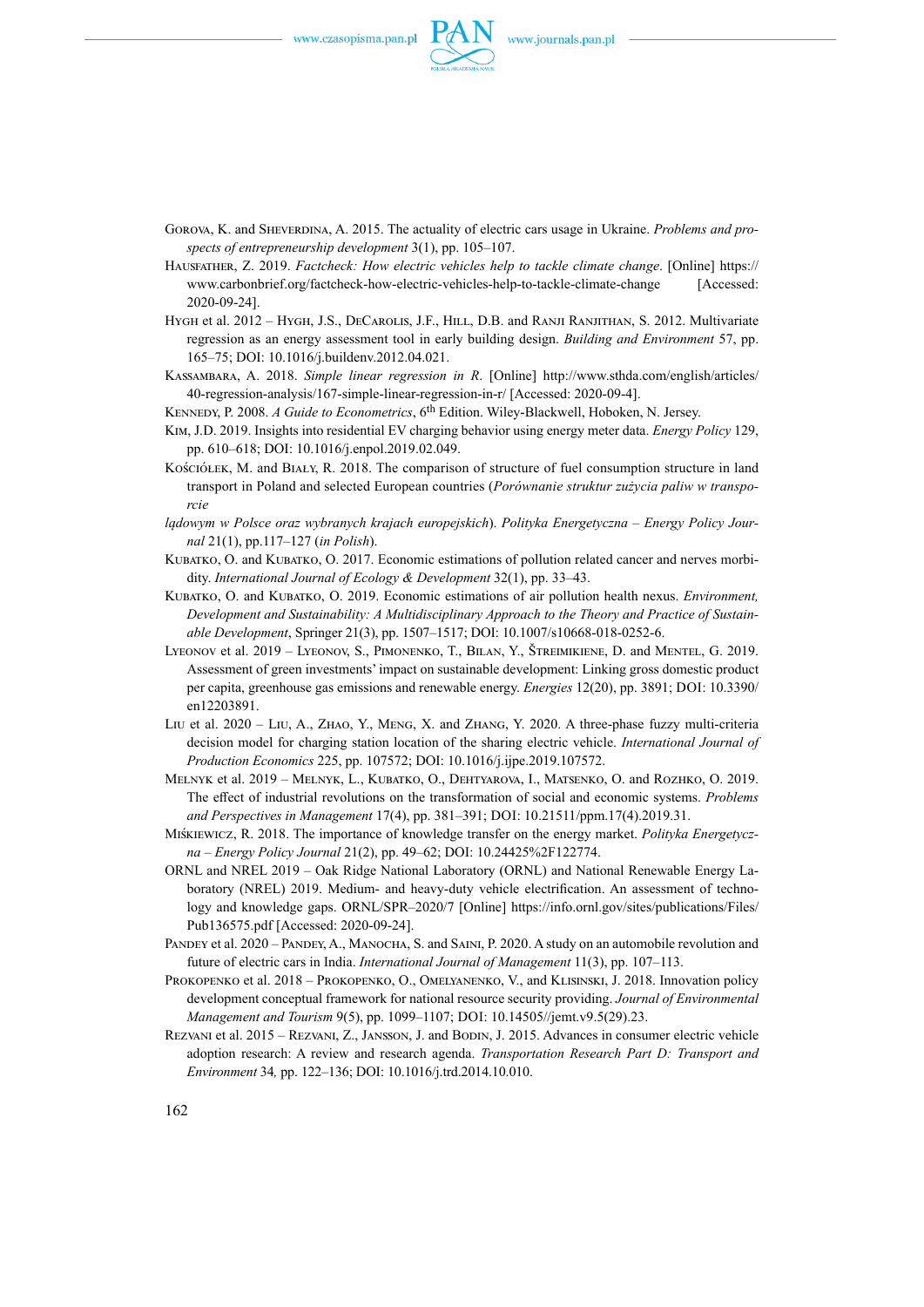

- Sang, Y.-N. and Bekhet, H.A. 2015. Exploring factors influencing electric vehicle usage intention: an empirical study in Malaysia. *International Journal of Business and Society* 16(1), pp. 57–74; DOI: [10.33736/ijbs.554.2015.](https://www.researchgate.net/deref/http%3A%2F%2Fdx.doi.org%2F10.33736%2Fijbs.554.2015?_sg%5B0%5D=AuR6egWmfrnjmLIfQTfFi-68XD__UtFyGJM1dkDmmVik9n-BEvvEFdnd7tE_57aZhJbDmi9nbm9cY81yehsPcMp2vw.ySm6UsWcKhqFGoqmKK6dexNNzr5mVq9pp0HFdhPG0geHTsfQnjws93SHHpXytuxrWMwgM57aMS03FxeJSZSx_w)
- Shkarupa et al. 2017 [Shkarupa, O.](https://www.scopus.com/authid/detail.uri?origin=AuthorProfile&authorId=56951053700&zone=), Karintseva, O. and [Zhukova](https://www.scopus.com/authid/detail.uri?origin=AuthorProfile&authorId=57195066717&zone=), T. 2017. Ecological modernization of the transport system in Sumy for green growth of economics. *[International Journal of Ecology and](https://www.scopus.com/sourceid/17700156220?origin=resultslist)  [Development](https://www.scopus.com/sourceid/17700156220?origin=resultslist)* 32(3), pp. 75–85.
- SOLTANI-SOBH et al.  $2017$  SOLTANI-SOBH, A., HEASLIP, K., STEVANOVIC, A., BOSWORTH, R. and RADIVOJEvic, D. 2017. Analysis of the electric vehicles adoption over the United States. *Transportation Research Procedia* [22](https://www.sciencedirect.com/science/journal/23521465/22/supp/C), pp. 203–212; DOI: [10.1016/j.trpro.2017.03.027.](https://doi.org/10.1016/j.trpro.2017.03.027)
- Sotnyk, I. 2016. Energy efficiency of Ukrainian economy: problems and prospects of achievement with the help of ESCOs. *Actual Problems of Economics* 1, pp. 192–199.
- Todd, J. and Thorstensen, L. 2013. Creating the clean energy economy. Analysis of the electric vehicle industry. International Economic Development Council [Online] https://www.iedconline.org/clientuploads/Downloads/edrp/IEDC\_Electric\_Vehicle\_Industry.pdf [Accessed: 2020-09-24].
- Tromaras et al. 2017 Tromaras, A., Aggelakakis, A. and Margaritis, D. 2017. Car dealerships and their role in electric vehicles' market penetration – a Greek market case study. *[Transportation Research](https://www.sciencedirect.com/science/journal/23521465)  [Procedia](https://www.sciencedirect.com/science/journal/23521465)* 24, pp. 259–266; DOI: 10.1016/j.trpro.2017.05.116.
- U.S. Energy Information Administration 2020. *Total energy*. [Online] https://www.eia.gov/totalenergy/ data/browser/index.php?tbl=T11.01#/?f=A&start=2011&end=2017&charted=1-13 [Accessed: 2020- 09-4].
- Vasylyeva, T.A. and Pryymenko, S.A. 2014. Environmental economic assessment of energy resources in the context of Ukraine's energy security. *Actual Problems of Economics* 160(1), pp. 252–260.
- WIETSCHEL et al. 2019 WIETSCHEL, M., KÜHNBACH, M. and RÜDIGER, D. 2019. Die aktuelle treibhausgasemissionsbilanz von elektrofahrzeugen in Deutschland. Working Paper Sustainability and Innovation No. S 02/2019 [Online] [https://www.isi.fraunhofer.de/content/dam/isi/dokumente/sustainability-inno](https://www.isi.fraunhofer.de/content/dam/isi/dokumente/sustainability-innovation/2019/WP02-2019_Treibhausgasemissionsbilanz_von_Fahrzeugen.pdf)vation/2019/WP02-2019 Treibhausgasemissionsbilanz von Fahrzeugen.pdf [Accessed: 2020-09-24]. World Bank Open Data 2020. [Online]<https://data.worldbank.org> [Accessed: 2020-09-4].
- YEVDOKIMOV et al. 2018 YEVDOKIMOV, Y., CHYGRYN, O., PIMONENKO, T. and LYULYOV, O. 2018. Biogas as an alternative energy resource for Ukrainian companies: EU experience*. Innovative Marketing* 14(2), pp. 7–15; DOI: 10.21511/im.14(2).2018.01.